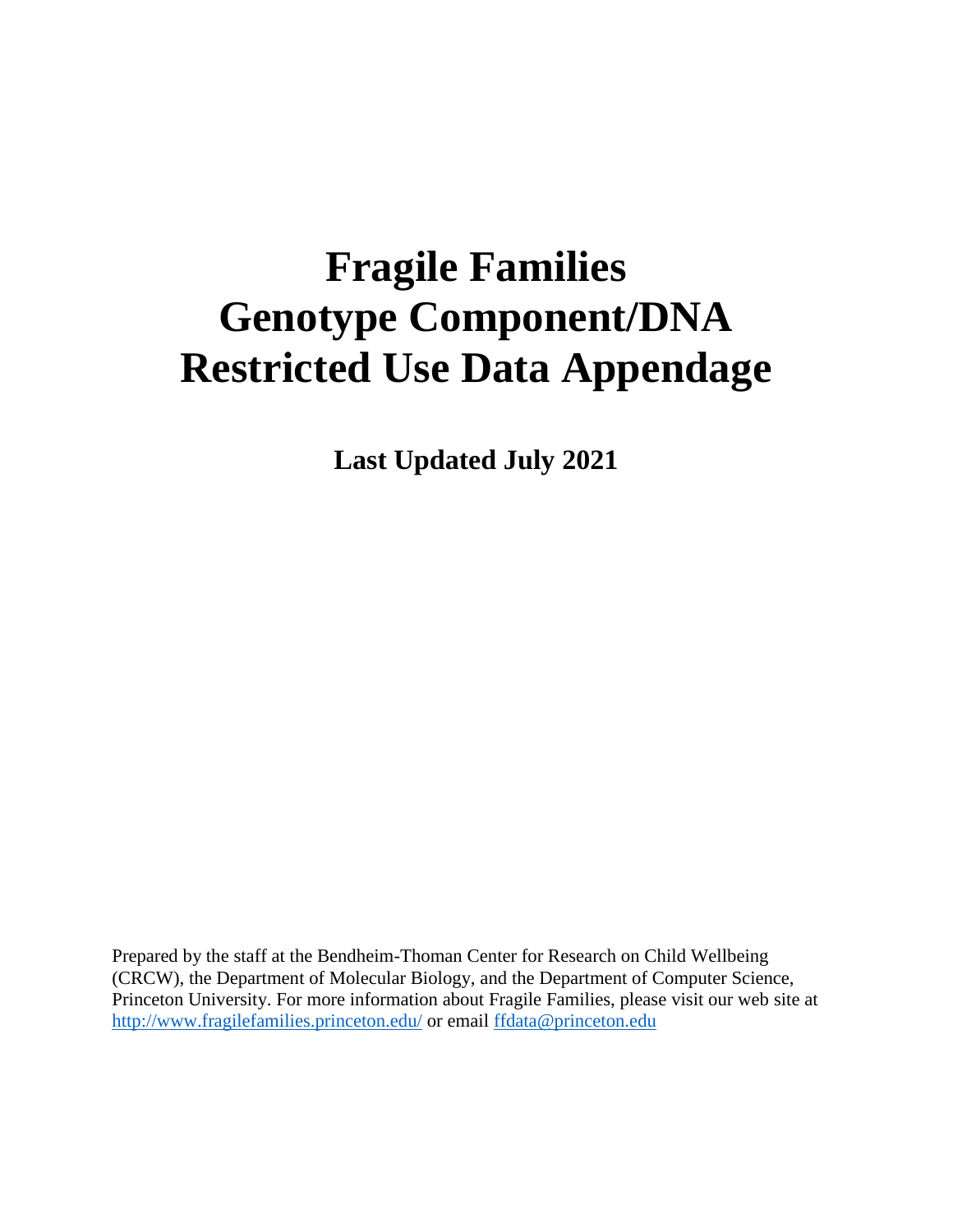### **DATA APPENDAGE OVERVIEW**

The Fragile Families Genotype Component/DNA Restricted Use Appendage contains genetic information on focal children from the Fragile Families and Child Wellbeing Study (FFCWS). In order to obtain and process genetic information, saliva samples were provided by focal children during in-home visit assessments at the Year 9 follow-up wave and by mail at the Year 15 follow-up wave. The goal of collecting genetic information was to allow researchers to test hypotheses about the relationships among genes, family and community environments, andchild development.

# **DATA COLLECTION AND PROCESSING PROCEDURES**

## *Overview*

As part of the Years 9 and 15 follow-up waves, we attempted to collect saliva samples for genetic analysis from all focal children completing the in-home visit activities. Ultimately, 3,221 samples from unique focal children were collected. Samples were received, processed, and genotyped under the supervision of Dr. Daniel Notterman, Department of Molecular Biology at Princeton University, Principal Investigator of the NICHD award that supports genetic research with the Fragile Families and Child Wellbeing Study.

# *Collection kit*

Interviewers used the Oragene® DNA Self-Collection Kit (DNA Genotek Inc., Ontario, Canada) to collect saliva samples from focal children. The Self-Collection Kit is a repository for the collection, preservation, transportation, and purification of DNA from saliva.

# *Process for administering*

The respondents were instructed to spit into the container until the liquid portion reached a line on the interior of the container (the ideal volume of saliva to be collected was 2 ml). The container was then capped. In the process of screwing the cap onto the container, a liquid preservative was released. The container was then put into a small plastic biohazard bag that contained absorbent material if the container were to leak. The plastic bag was then put into a mailer.

In cases where the child had developmental or physical limitations prohibiting the interviewer from collecting the full sample by having the child spit into the collection kit, the child accessory kit was used. The child accessory kit contained a set of five saliva sponges used with the Oragene® self-collection kits. The saliva sponges were inserted into the child's mouth and moved around the upper and lower cheek pouches on both sides of the mouth to collect saliva. The sponges were stored inside the containers and then sealed as described above. Respondents were instructed to rinse their mouth out 5 minutes prior to the saliva sample collection. They were also provided with a packet of sugar and instructed to use 1⁄4 tsp. if they were having difficulty stimulating saliva.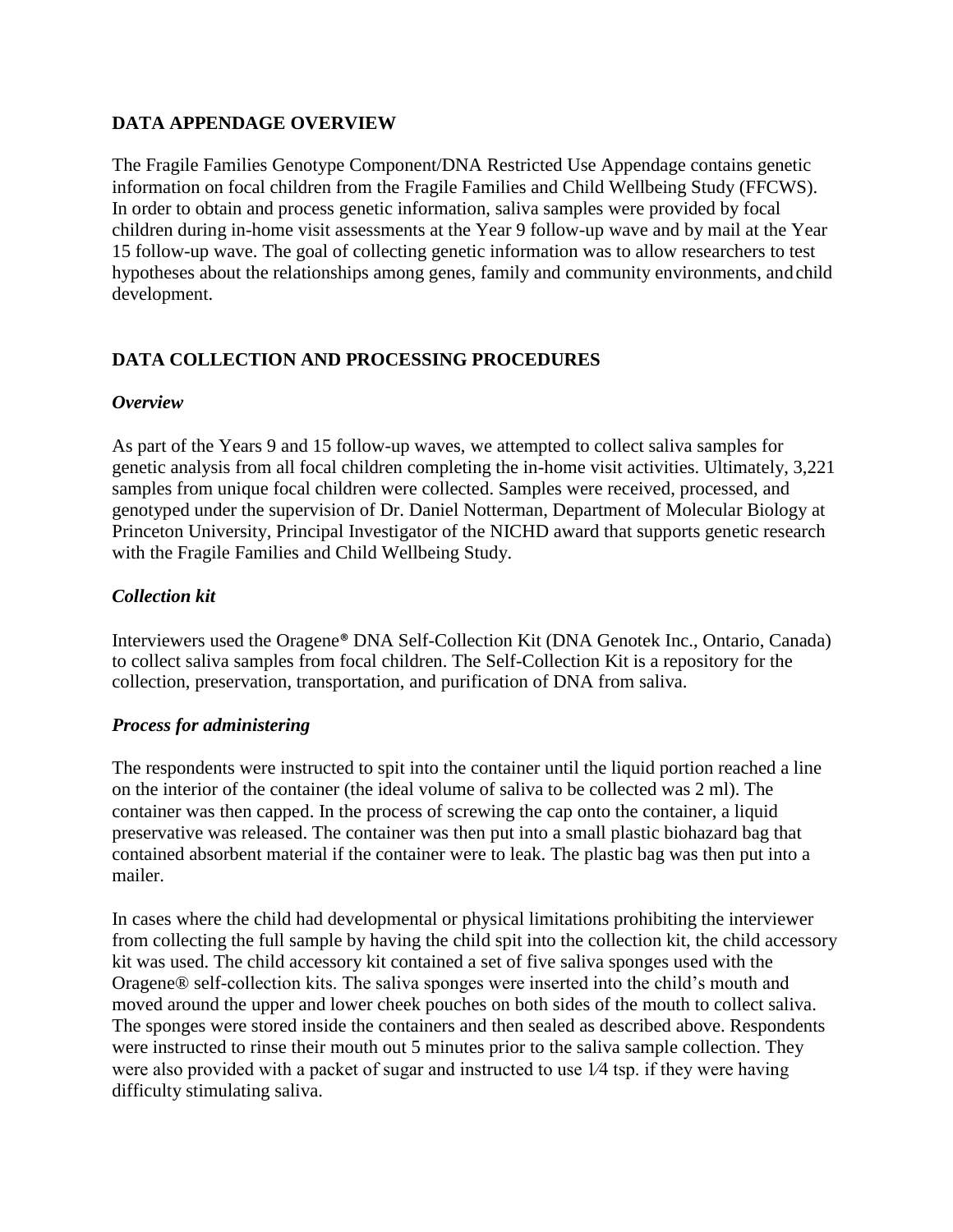#### *Lab receipt and identification of kits*

Specimen containers (placed in the bubble wrap mailers) were mailed back to Westat. As Westat received specimen containers from the field, they were receipted and placed in a shipment box with other received containers. Until they were mailed, these boxes were secured in the locked field room and maintained at room temperature. On an approximately monthly basis during the field period, Westat shipped boxes of specimen containers to the laboratory at Princeton University. A transmittal form containing the IDs of the enclosed containers was emailed to lab staff. The lab confirmed receipt of the boxes with Westat. In a few cases, samples were collected by other investigators at Columbia University or the University of Michigan, and then transferred to the Notterman lab.

#### *Extraction and storage*

From October 2007 through May 2010, the lab at Princeton received monthly FedEx shipments from October 2007 through May 2010 and again from April 2014 through January 2017 containing DNA saliva sample collection kits from Westat. In total, 163 shipments were received. Upon receipt of the shipments, lab technicians used a barcode reader to inventory the individual samples. These data were imported into a Microsoft Access database where a full inventory of receipted samples was kept. In addition, smaller shipments were received from Colter Mitchell, PhD at the University of Michigan between February 2017 and March 2018 for additional Fragile Families participants located in that area.

Extraction was completed 1 to 2 weeks after receipt of samples from Westat. DNA was extracted from the entire sample using the Oragene® Laboratory Protocol for Manual Purification of DNA (DNA Genotek) and divided into three aliquots: one working (4°C), and two long-term storage (- 80°C). Samples processed during the Year 9 wave were divided into three aliquots: one working (4°C) and two long-term storage (-80°C). Samples processed during the Year 15 wave were divided into two aliquots and stored at -80°C.

When samples were ready to be processed, they were incubated at 50<sup>o</sup>C in a water incubator for a minimum of 1 hour or in an air incubator for a minimum of 2 hours. The mixed Oragene®- DNA/saliva sample was transferred to a 15 ml centrifuge tube. A 1/25 ul volume portion of Oragene®-DNA Purifier was added to the microcentrifuge tube and mixed by vortexing for a few seconds. The sample was incubated on ice for 10 minutes, then centrifuged at room temperature for 10 minutes at 4,000 rpm. The clear supernatant was carefully transferred with a pipet into a fresh centrifuge tube. The same volume of room- temperature 95-100% ethanol was added to an equal volume of supernatant and gently mixed by inversion 10 times. The sample was allowed to stand for 10 minutes at room air to allow the DNA to fully precipitate. The tube was then placed in the centrifuge for 10 minutes at room air at 4,000 rpm. Supernatant was then removed with a pipet and discarded, taking care to avoid disturbing the DNA pellet. An ethanol wash consisting of 1 ml of 70% ethanol was added to the tube without disturbing the pellet. After standing at room temperature for 1 minute, the tube was gently swirled to completely remove the ethanol, taking care not to disturb the pellet. The DNA was rehydrated by adding 0.5 to 1.0 ml of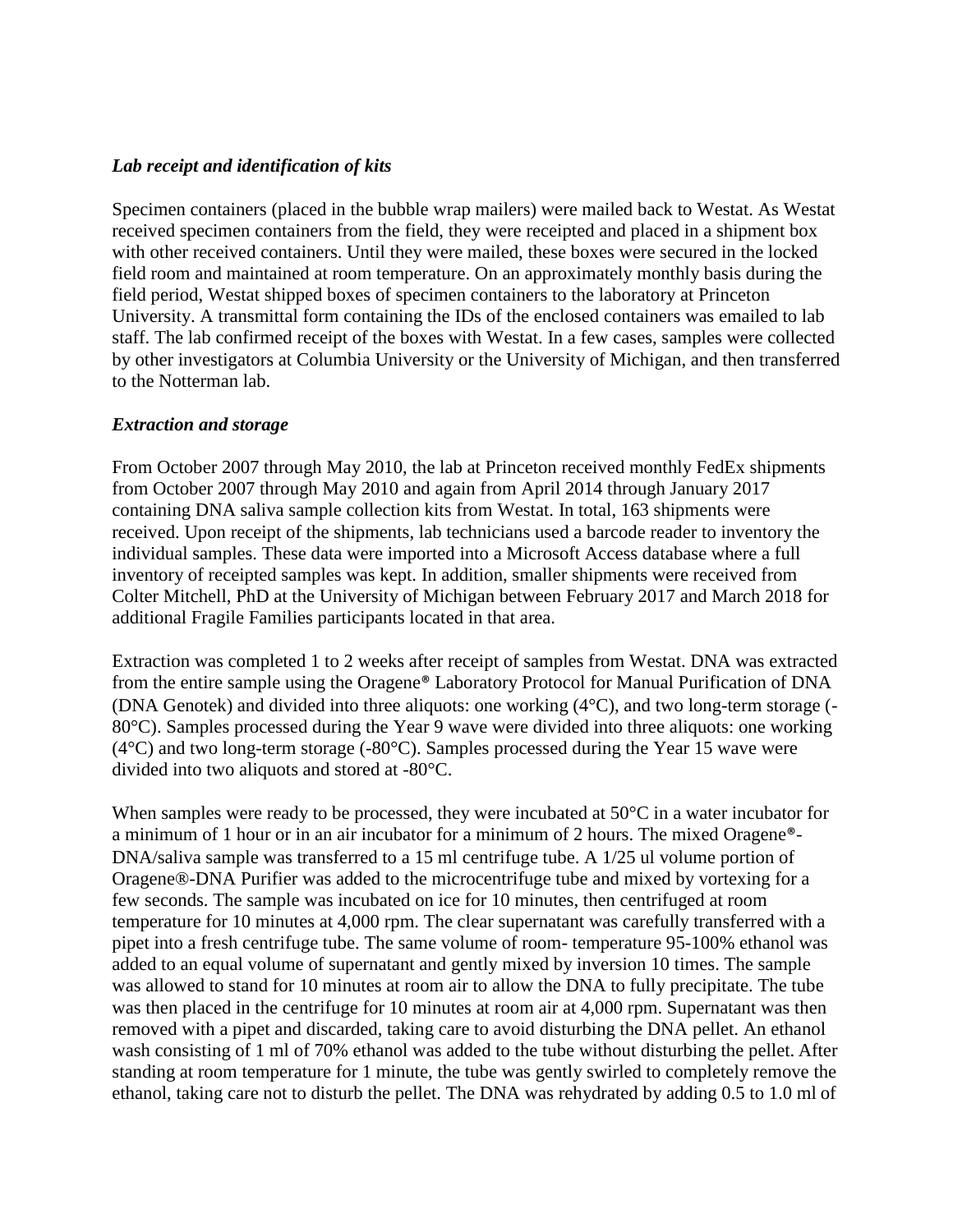TE solution, vortexing the sample for 30 seconds, incubating it at room temperature, vortexing it again and transferring the rehydrated DNA to 1.5 ml micro centrifuge tubes. DNA concentration was determined using the Quant-iT PicoGreen dsDNA Assay Kit (ThermoFisher) and stored as described above.

## **GENOTYPING**

Genomic DNA (200 ng) was genotyped using the Illumina PsychChip (Psychiatric Genomics Consortium, Illumina) at the Pennsylvania State University College of Medicine Genome Sciences Core (Hershey, PA) according to the manufacturer's protocol (Illumina, Inc., San Diego, CA). Two different bead pools were used during the course of the project (PsychChip\_15048346\_B (v 1.0) and PsychChip v1-1  $15073391$  (v 1.1)). The original data was clustered in three batches in GenomeStudio v2.0 (Illumina Inc., San Diego, CA) and TOP allele data (GRCh37) exported in plink format. Plink v1.07 was used to remove samples with  $>0.02$  missing SNPs (n=362) and SNPs with  $>0.05$  missing. SNPs were then filtered again to remove those with a missing rate  $> 0.02$ . The genotyping rate of the remaining samples was >0.99. Variants that were duplicated on the PsychChip (different identifiers with the same position) were merged. If non-biallelic variation was introduced during this merge, the least frequent allele was set to missing. We then corrected the strandedness and reference position of the genotyped SNPs by running the WTCCC strand correction workflow (Rayner and McCarthy pipeline: [\(http://www.well.ox.ac.uk/~wrayner/strand/WR-ASHG2011posterPP-portrait.pdf\). I](http://www.well.ox.ac.uk/~wrayner/strand/WR-ASHG2011posterPP-portrait.pdf))n short, this workflow uses BLAT alignments of probe sequences against a recent human genome version to correct position and orientation and removes poorly mapped variants. As a final cleaning step, the last several variants were corrected to match the 1000 Genome Reference (The 1000 Genomes Project Consortium, 2015).

# **FILE DESCRIPTIONS**

This data appendage includes results from genotyping 3119 Fragile Families focal children. All coordinates correspond to the February 2009 human reference sequence (GRCh37) produced by the Genome Reference Consortium. There are four files. Three of these files, ending in .bim, .bed, and .fam, contain the genotype data in binary plink format [\(Purcell et al., 2](http://zzz.bwh.harvard.edu/plink/data.shtml)007). The fourth file contains limited phenotype data from the Fragile Families and Child Wellbeing Study. All of these files are text files except the .bed.

The .bim file is a six-column white-spaced file containing one line per variant with the following fields:

- 1. Chromosome code
- 2. Variant ID
- 3. Position in centimorgans
- 4. Base-pair coordinate (1-based)
- 5. ALT allele code
- 6. REF allele code

The .fam file is a six-column white-spaced file containing one line per sample with the following fields:

- 1. Family ID ('FID')
- 2. Within-family ID ('IID')